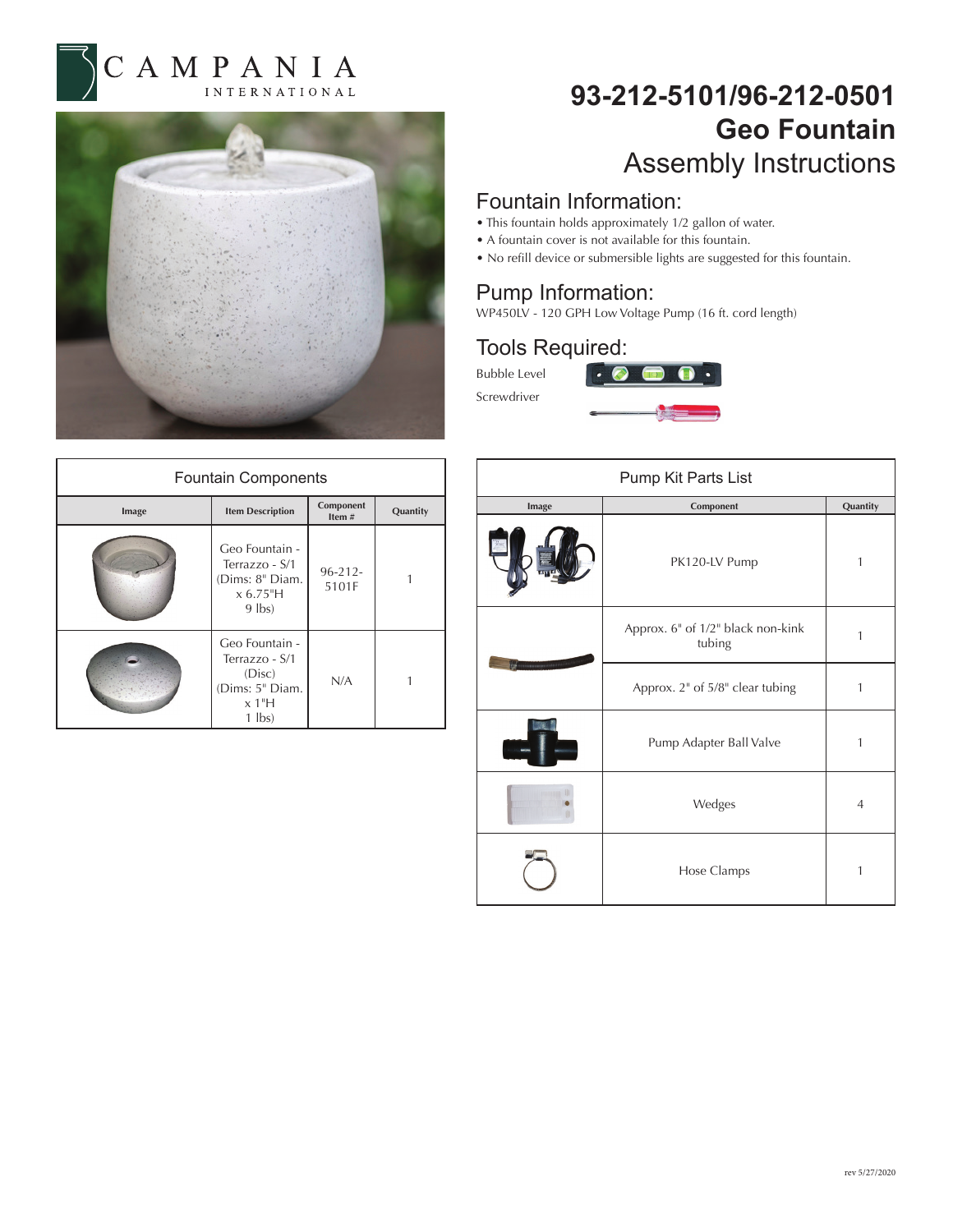# **93-212-5101/96-212-0501 Geo Fountain** Assembly Instructions

## Fountain Set-Up:

**Assembly & Installation -** A fountain can be difficult to install without knowing and understanding the steps involved. To ensure your fountain is installed properly, please read our instructions and tips before you begin.

- **Step 1 Seek Professional Help:** Check if professional installation is recommended for your fountain.
- **Step 2 Check Foundation:** Place your fountain on a level surface. It is recommended to place your fountain on concrete or a hard packed gravel pad. If the base is level but some components seem off, rotate components or use wedges to level them.
- **Step 3 Create a Drip Loop:** To prevent water from dripping down the cord and damaging the electrical socket, create a drip loop by allowing the pump power cord to fall below the wall outlet.
- **Step 4 Use a GFCI Outlet:** Use only a GFCI outlet when running a fountain.

#### **Assemble your fountain on a level surface capable of holding a minimum of 15 lbs with an approximate 0.05" sq. ft. footprint (actual dimensions 3" Diam.).**

- **Step 1** Assemble the pump kit:
- 

8"W x 6.75"H Weight: 9 lbs

- **1a Note: Remove any pump adapters already inserted into the pump. Do not plug the pump into the transformer until assembly is complete.**
	- **1b** Insert the smooth end of the Ball-Valve adapter provided with the pump kit into the pump. Start with the Ball-Valve adapter turned to 45 degrees. The flow can be adjusted higher or lower if desired at a later time.
	- **1c -** Using a hose clamp and screwdriver, attach the 1/2" end of the non-kink tubing to the exposed end of the Ball-Valve.
- **Step 2** Place the pump flat on its side in the bottom of the bowl.
- **Step 3** Feed the pump cord through the channel cut in the top lip of the fountain bowl, so the  $\frac{3}{2}$  BOWL<br>cord hangs down the back of the fountain.
	- **Step 4** Slide the 5/8" end of the tubing assembly onto the copper pipe extending down from the bottom of the disc.
	- **Step 5** Place the disc on top of the basin making sure that the Disc is level.
		- **5a Note: Rotating the disc while lowering it onto the basin will coil the non-kink tubing inside the basin and help the disc to sit flat.**
		- **5b Note: Wedges may be used to level the disc.**
	- **Step 6 -** Connect the pump cord to the transformer.
	- **Step 7 -** Fill the fountain with water.



DISC 5"W x 1"H Weight: 1 lbs